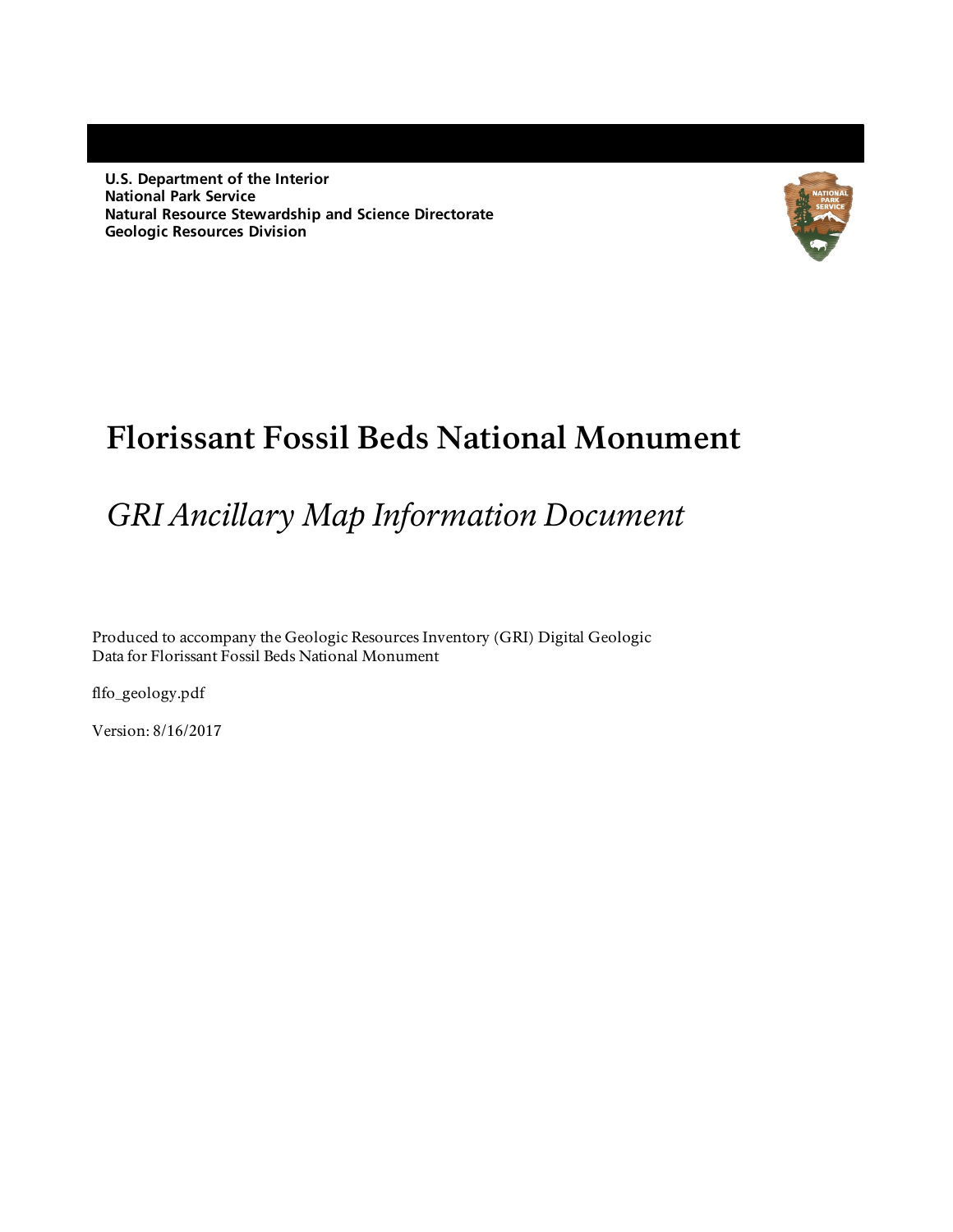# **Geologic Resources Inventory Ancillary Map Information Document for Florissant Fossil Beds National Monument**

# **Table of Contents**

 $\mathbf{I}$ 

| Digital Geologic-GIS Map of Florissant Fossil Beds National Monument, Colorado |  |
|--------------------------------------------------------------------------------|--|
|                                                                                |  |
|                                                                                |  |
|                                                                                |  |
|                                                                                |  |
|                                                                                |  |
|                                                                                |  |
|                                                                                |  |
|                                                                                |  |
|                                                                                |  |
|                                                                                |  |
|                                                                                |  |
|                                                                                |  |
|                                                                                |  |
|                                                                                |  |
|                                                                                |  |
|                                                                                |  |
|                                                                                |  |
|                                                                                |  |
|                                                                                |  |
|                                                                                |  |
|                                                                                |  |
|                                                                                |  |
| Digital Geologic-GIS Map of Florissant Fossil Beds National Monument,          |  |
|                                                                                |  |
|                                                                                |  |
|                                                                                |  |
|                                                                                |  |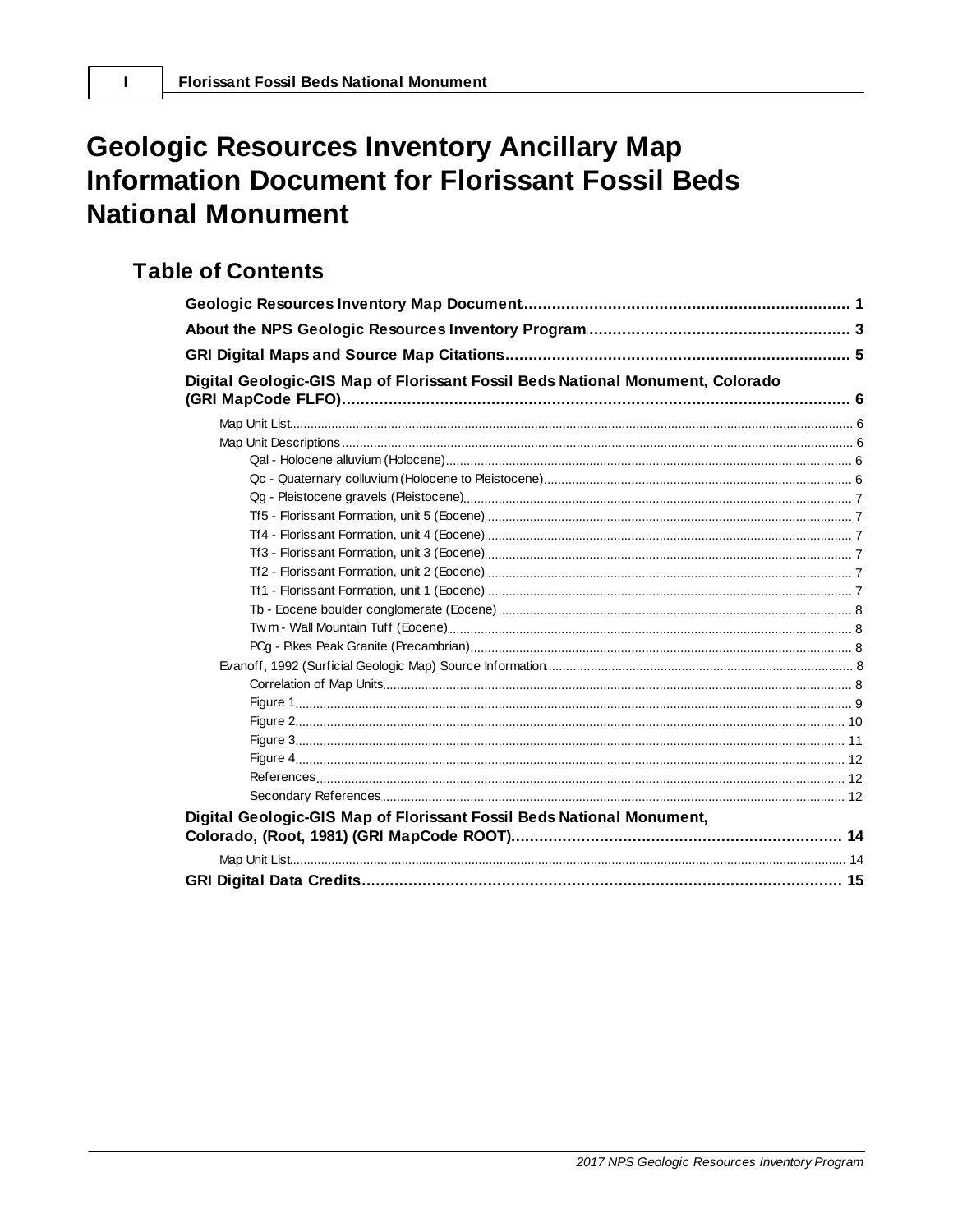# <span id="page-2-0"></span>**Geologic Resources Inventory Map Document**



# **Florissant Fossil Beds National Monument, Colorado**

# **Document to Accompany Digital Geologic-GIS Data**

#### flfo\_geology.pdf

#### Version: 8/16/2017

This document has been developed to accompany the digital geologic-GIS data developed by the Geologic Resources Inventory (GRI) program for Florissant Fossil Beds National Monument, Colorado (FLFO).

Attempts have been made to reproduce all aspects of the original source products, including the geologic units and their descriptions, geologic cross sections, the geologic report, references and all other pertinent images and information contained in the original publication.

This document contains the following information:

- 1) **About the NPS Geologic Resources Inventory Program** A brief summary of the Geologic Resources Inventory (GRI) Program and its products. Included are web links to the GRI GIS data model, and to the GRI products page where digital geologic-GIS datasets, scoping reports and geology reports are available for download. In addition, web links to the NPS Data Store and GRI program home page, as well as contact information for the GRI coordinator, are also present.
- 2) **GRI Digital Maps and Source Citations** A listing of all GRI digital geologic-GIS maps produced for this project along with sources used in their completion. In addition, a brief explanation of how each source map was used is provided.
- 3) **Digital Geologic-GIS Map of Florissant Fossil Beds National Monument, Colorado (GRI MapCode FLFO) -** Chapter containing information for the Evanoff, 1992 geologic map.

A) **Map Unit Listing** – A listing of all geologic map units present on the Evanoff, 1992 geologic map, generally listed from youngest to oldest.

B) **Map Unit Descriptions** – Descriptions for all geologic map units on the Evanoff, 1992 geologic map.

C) **Ancillary Source Map Information** – Additional source map information presented on the Evanoff, 1992 geologic map including a correlation of map units, figures, and references.

4) **Digital Geologic-GIS Map of Florissant Fossil Beds National Monument, Colorado, (Root,**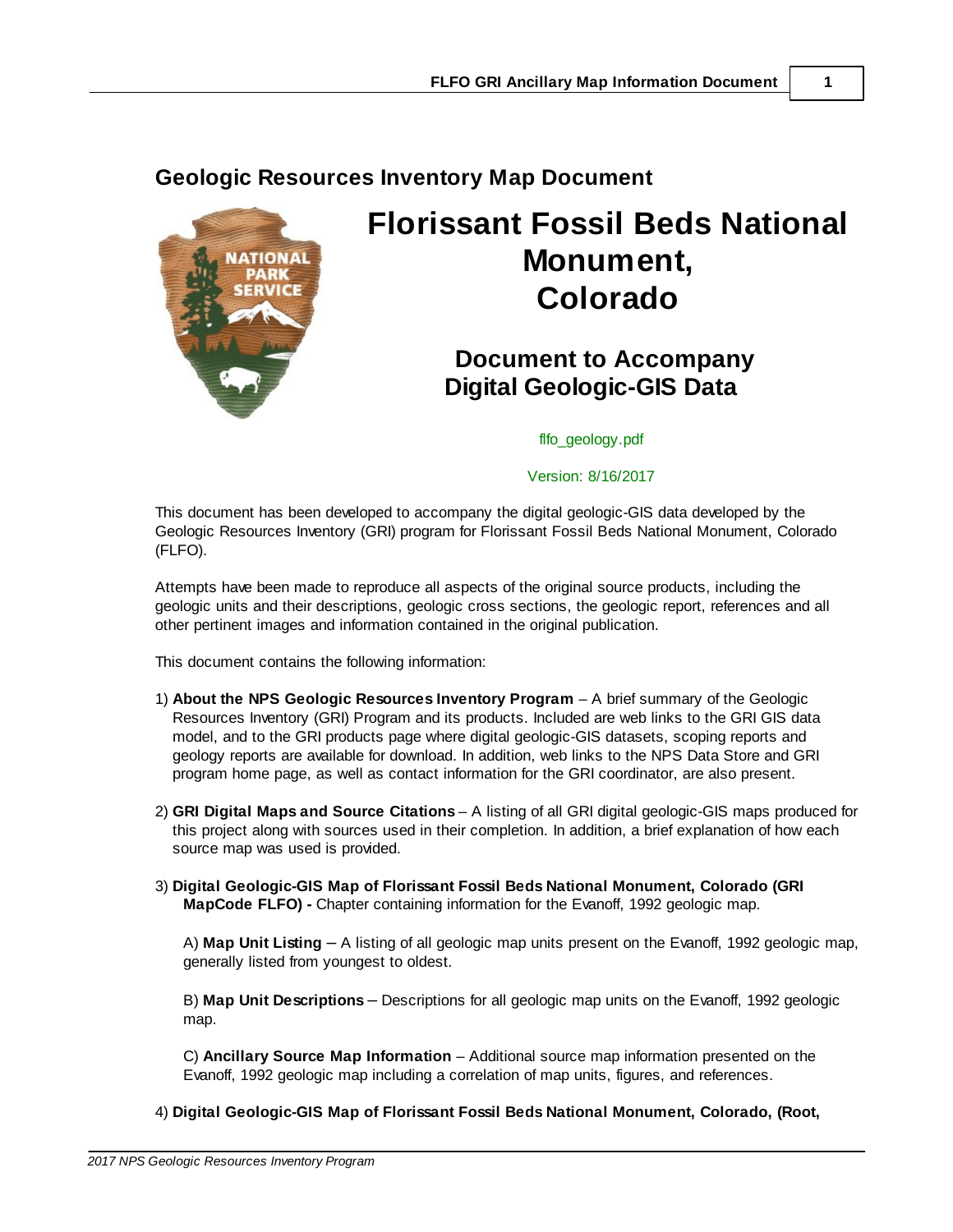**1981) (***GRI MapCode ROOT)* **-** Chapter containing information for the Root, 1981 geologic map.

A) **Map Unit Listing** – A listing of all geologic map units present on the Root, 1981 geologic map, generally listed from youngest to oldest.

5) **GRI Digital Data Credits** – GRI digital geologic-GIS data and ancillary map information document production credits.

For information about using GRI digital geologic-GIS data contact:

Stephanie O'Meara Geologist/GIS Specialist/Data Manager Colorado State University Research Associate, Cooperator to the National Park Service 1201 Oak Ridge Drive, Suite 200 Fort Collins, CO 80525 phone: (970) 491-6655 fax: (970) 225-3597 e-mail: [stephanie.omeara@colostate.edu](mailto:stephanie.omeara@colostate.edu)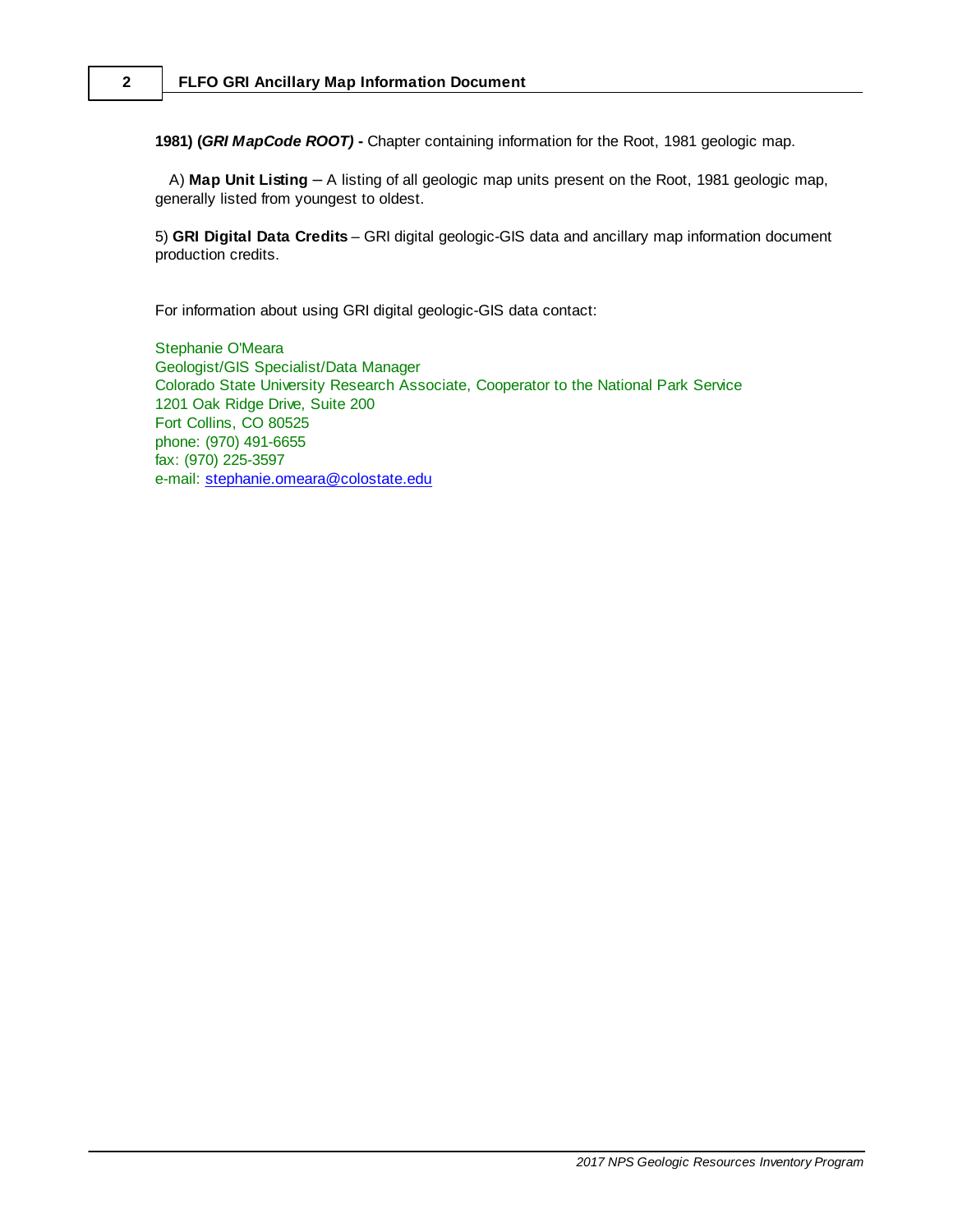# <span id="page-4-0"></span>**About the NPS Geologic Resources Inventory Program**

## **Background**

Recognizing the interrelationships between the physical (geology, air, and water) and biological (plants and animals) components of the earth is vital to understanding, managing, and protecting natural resources. The Geologic Resources Inventory (GRI) helps make this connection by providing information on the role of geology and geologic resource management in parks.

Geologic resources for management consideration include both the processes that act upon the Earth and the features formed as a result of these processes. Geologic processes include: erosion and sedimentation; seismic, volcanic, and geothermal activity; glaciation, rockfalls, landslides, and shoreline change. Geologic features include mountains, canyons, natural arches and bridges, minerals, rocks, fossils, cave and karst systems, beaches, dunes, glaciers, volcanoes, and faults.

The Geologic Resources Inventory aims to raise awareness of geology and the role it plays in the environment, and to provide natural resource managers and staff, park planners, interpreters, researchers, and other NPS personnel with information that can help them make informed management decisions.

The GRI team, working closely with the Colorado State University (CSU) Department of Geosciences and a variety of other partners, provides more than 270 parks with a geologic scoping meeting, digital geologic-GIS map data, and a park-specific geologic report.

## **Products**

**Scoping Meetings:** These park-specific meetings bring together local geologic experts and park staff to inventory and review available geologic data and discuss geologic resource management issues. A summary document is prepared for each meeting that identifies a plan to provide digital map data for the park.

**Digital Geologic Maps:** Digital geologic maps reproduce all aspects of traditional paper maps, including notes, legend, and cross sections. Bedrock, surficial, and special purpose maps such as coastal or geologic hazard maps may be used by the GRI to create digital Geographic Information Systems (GIS) data and meet park needs. These digital GIS data allow geologic information to be easily viewed and analyzed in conjunction with a wide range of other resource management information data.

For detailed information regarding GIS parameters such as data attribute field definitions, attribute field codes, value definitions, and rules that govern relationships found in the data, refer to the NPS Geology-GIS Data Model document available at: http://science.nature.nps.gov/im/inventory/geology/ GeologyGISDataModel.cfm

**Geologic Reports:** Park-specific geologic reports identify geologic resource management issues as well as features and processes that are important to park ecosystems. In addition, these reports present a brief geologic history of the park and address specific properties of geologic units present in the park.

For a complete listing of Geologic Resource Inventory products and direct links to the download site visit the GRI publications webpage [http://www.nature.nps.gov/geology/inventory/gre\\_publications.cfm](http://www.nature.nps.gov/geology/inventory/gre_publications.cfm)

GRI geologic-GIS data is also available online at the NPS Data Store Search Application: [http://irma.](http://irma.nps.gov/App/Reference/Search) [nps.gov/App/Reference/Search](http://irma.nps.gov/App/Reference/Search). To find GRI data for a specific park or parks select the appropriate park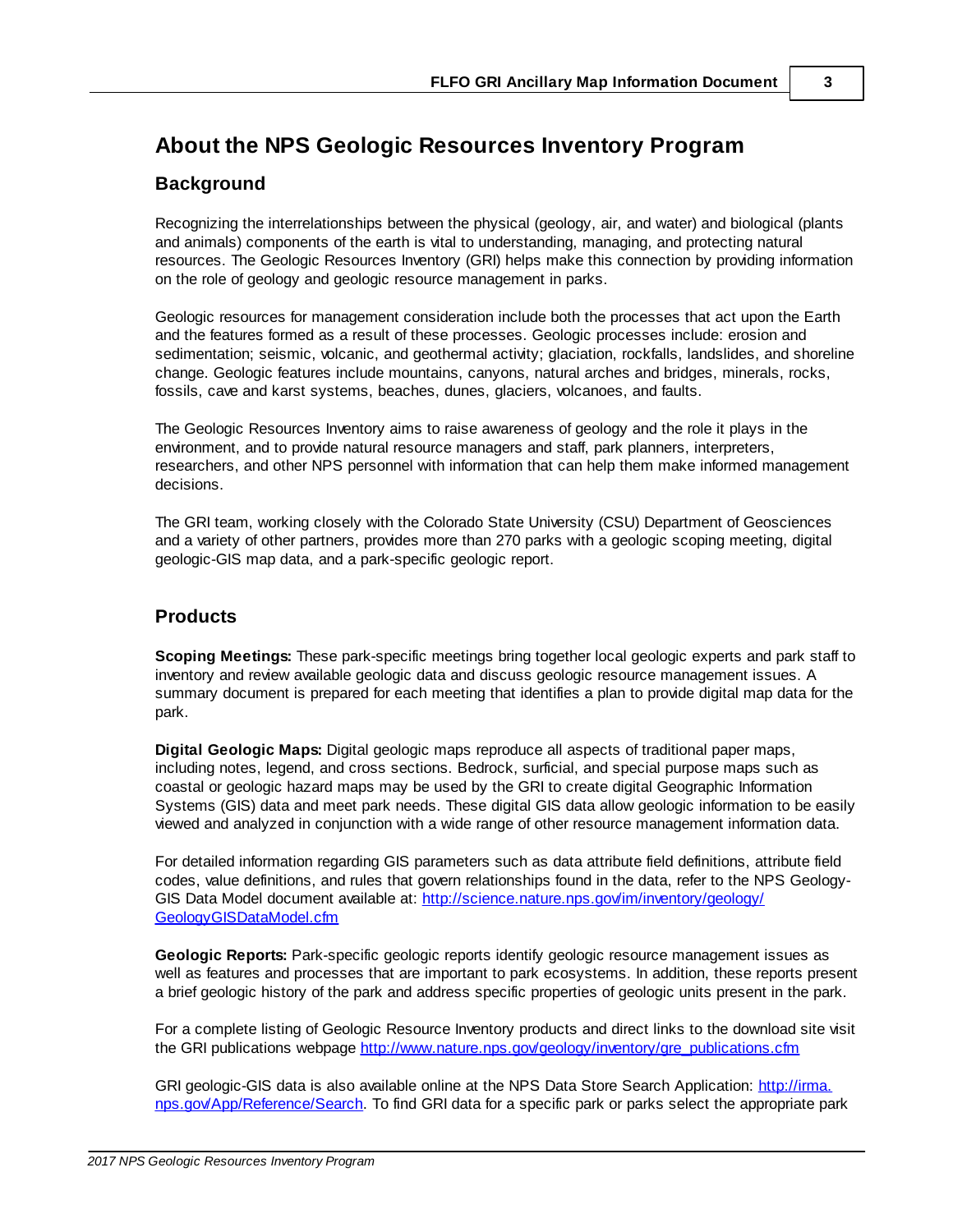### **4 FLFO GRI Ancillary Map Information Document**

(s), enter "GRI" as a Search Text term, and then select the Search Button.

For more information about the Geologic Resources Inventory Program visit the GRI webpage: http:// www.nature.nps.gov/geology/inventory, or contact:

Bruce Heise Inventory Coordinator National Park Service Geologic Resources Division P.O. Box 25287 Denver, CO 80225-0287 phone: (303) 969-2017 fax: (303) 987-6792 email: **[Bruce\\_Heise@nps.gov](mailto:Bruce_Heise@nps.gov)** 

The Geologic Resources Inventory (GRI) program is funded by the National Park Service (NPS) Inventory and Monitoring (I&M) Division.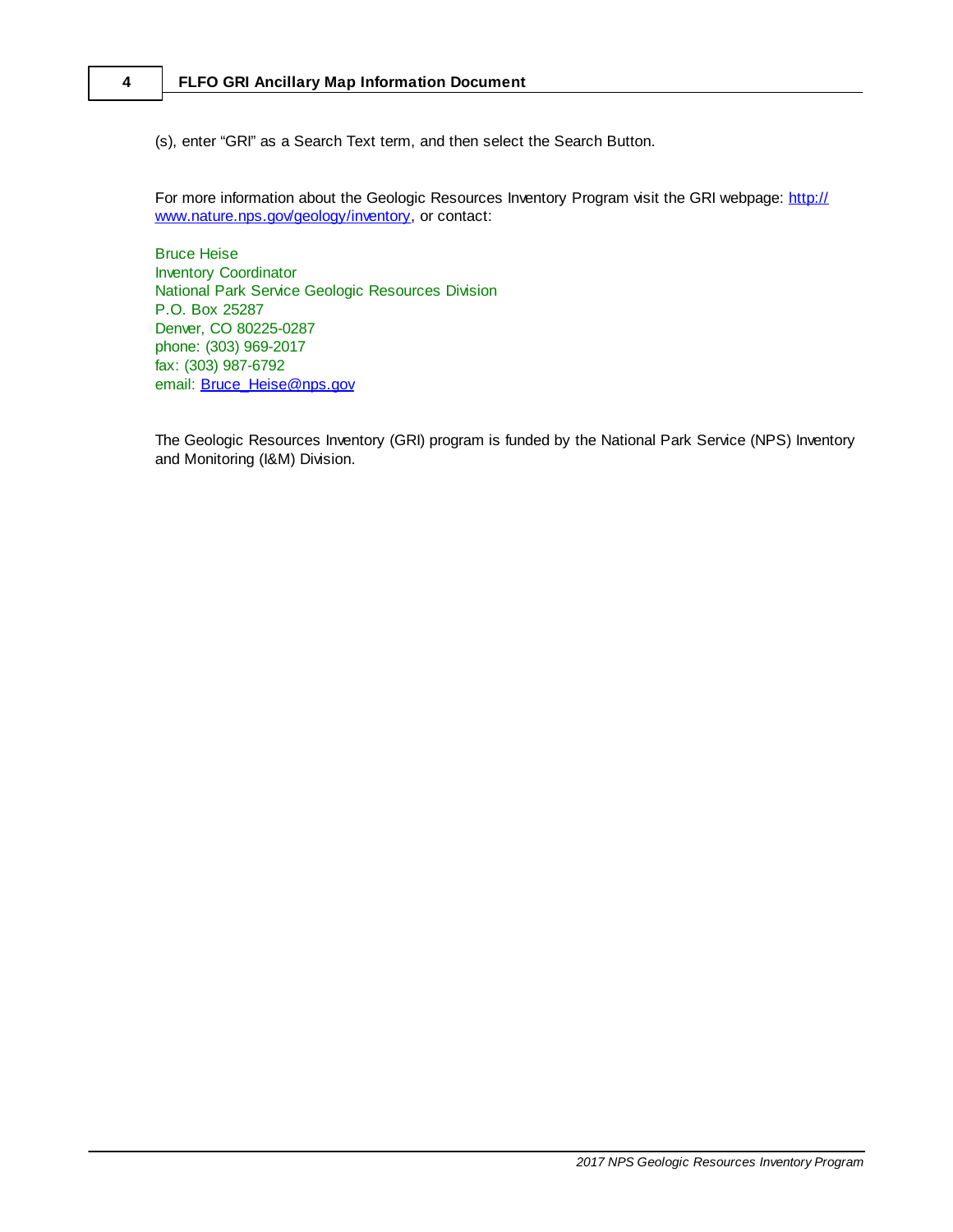# <span id="page-6-0"></span>**GRI Digital Maps and Source Map Citations**

The GRI digital geologic-GIS maps for Florissant Fossil Beds National Monument, Colorado (FLFO):

#### **Digital Geologic-GIS Map of Florissant Fossil Beds National Monument, Colorado (***GRI MapCode FLFO***)**

Evanoff, E., Brill, R., de Toledo, P., Murphy, P., and Cushman, R., 1992, Surficial Geologic Map of Florissant Fossil Beds National Monument, Colorado: University of Colorado, unpublished map, scale 1:10,000. (Evanoff, 1992 Map). (*GRI Source Map ID 932*).

The GRI used the full extent of the source map, and incorporated prominent components of the provided source maps and reports (e.g., unit descriptions, references) into the GRI digital geologic-GIS dataset and product.

#### **Digital Geologic-GIS Map of Florissant Fossil Beds National Monument, Colorado, (Root, 1981) (** *GRI MapCode ROOT)*

Root, R., 1981, Geologic Map of Florissant Fossil Beds National Monument, Colorado: National Park Service, unpublished map, scale 1:7,000. (Root, 1981). (*GRI Source Map ID 933*).

The GRI used the full extent of the source map, however no additional source map components were available so they were not included in the GRI digital geologic-GIS dataset and product.

Additional information pertaining to each source map is also presented in the GRI Source Map Information (FLFOMAP) table included with the GRI geologic-GIS data.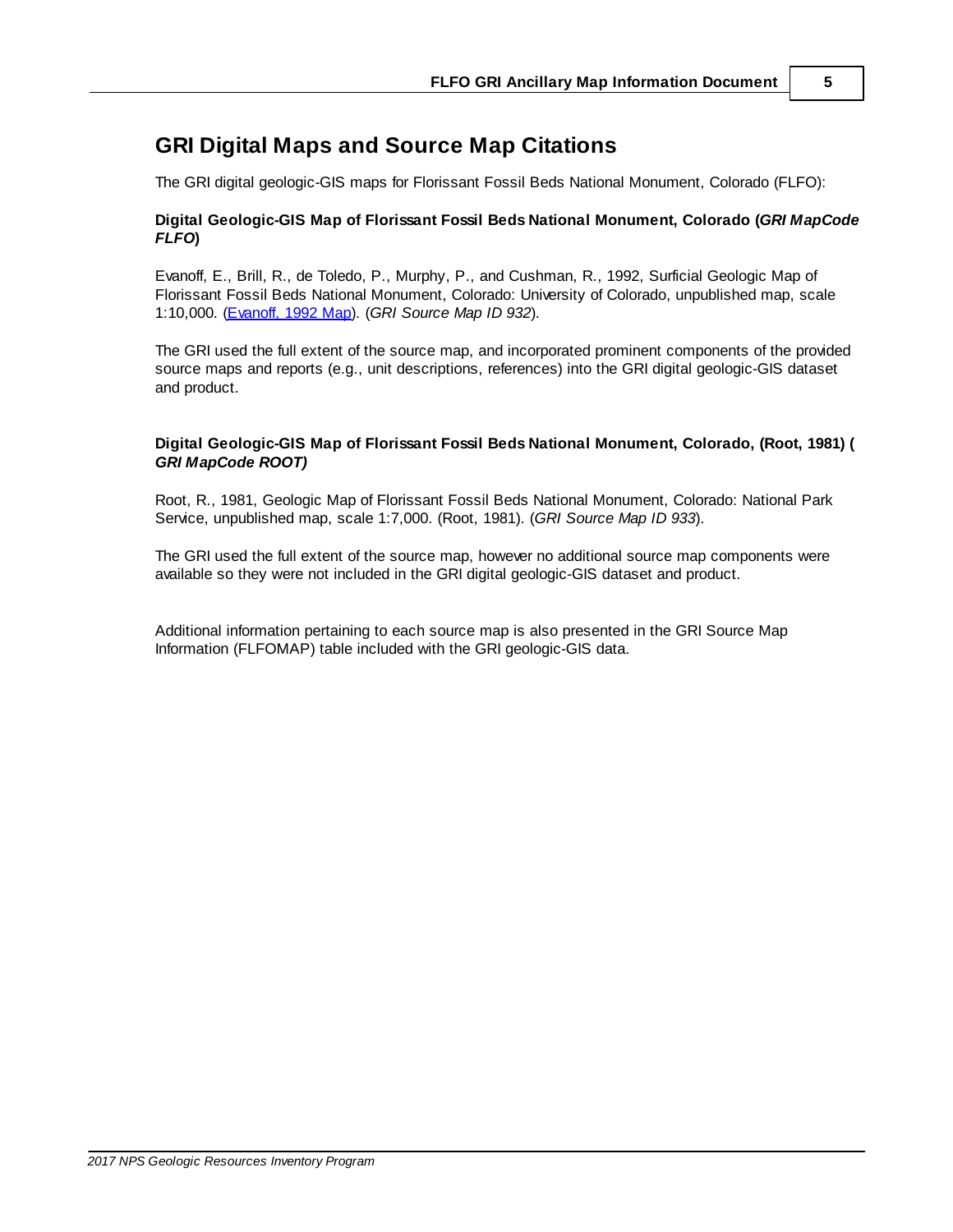# <span id="page-7-0"></span>**Digital Geologic-GIS Map of Florissant Fossil Beds National Monument, Colorado (GRI MapCode FLFO)**

### **Map Unit List**

The geologic units present in the digital geologic-GIS data produced for Florissant Fossil Beds National Monument, Colorado (FLFO) are listed below. Units are listed with their assigned unit symbol and unit name (e.g., Qal - Holocene alluvium). Units are listed from youngest to oldest. No description for water is provided. Information about each geologic unit is also presented in the GRI Geologic Unit Information (FLFOUNIT) table included with the GRI geology-GIS data. Some source unit symbols, names and/or ages may have been changed in this document and in the GRI digital geologic-GIS data. This was done if a unit was considered to be the same unit as one or more units on other source maps used for this project, and these unit symbols, names and/or ages differed. In this case a single unit symbol and name, and the unit's now recognized age, was adopted. Unit symbols, names and/or ages in a unit descriptions, or on a correlation of map units or other source map figure were not edited. If a unit symbol, name or age was changed by the GRI the unit's source map symbol, name and/or age appears with the unit's source map description.

#### **Cenozoic Era**

#### **Quaternary Period**

- [Qal](#page-7-2) Holocene alluvium
- [Qc](#page-7-3) Quaternary colluvium
- [Qg](#page-8-0) Pleistocene gravels

#### **Paleogene Period**

- [Tf5](#page-8-1) Florissant Formation, unit 5
- Tf4 Florissant Formation, unit 4
- Tf3 Florissant Formation, unit 3
- Tf<sub>2</sub> Florissant Formation, unit 2
- **[Tf1](#page-8-3)** Florissant Formation, unit 1
- Tb Eocene boulder conglomerate
- Twm Wall Mountain Tuff

### **Precambrian Era**

**[PCg](#page-9-0)** - Pikes Peak Granite

## <span id="page-7-1"></span>**Map Unit Descriptions**

Descriptions of all geologic map units present on the Digital Geologic-GIS Map of Florissant Fossil Beds National Monument, generally listed from youngest to oldest, are presented below.

## <span id="page-7-2"></span>**Qal - Holocene alluvium (Holocene)**

No unit description provided. (Evanoff, 1992 Map). (*GRI Source Map ID 932*).

## <span id="page-7-3"></span>**Qc - Quaternary colluvium (Holocene to Pleistocene)**

Thin gravels mantling slopes, composed of granular grus derived from the Pikes Peak Granite, rhyolitic gravel derived from the Wall Mountain Tuff, and shale, mudstone, sandstone, and silicified wood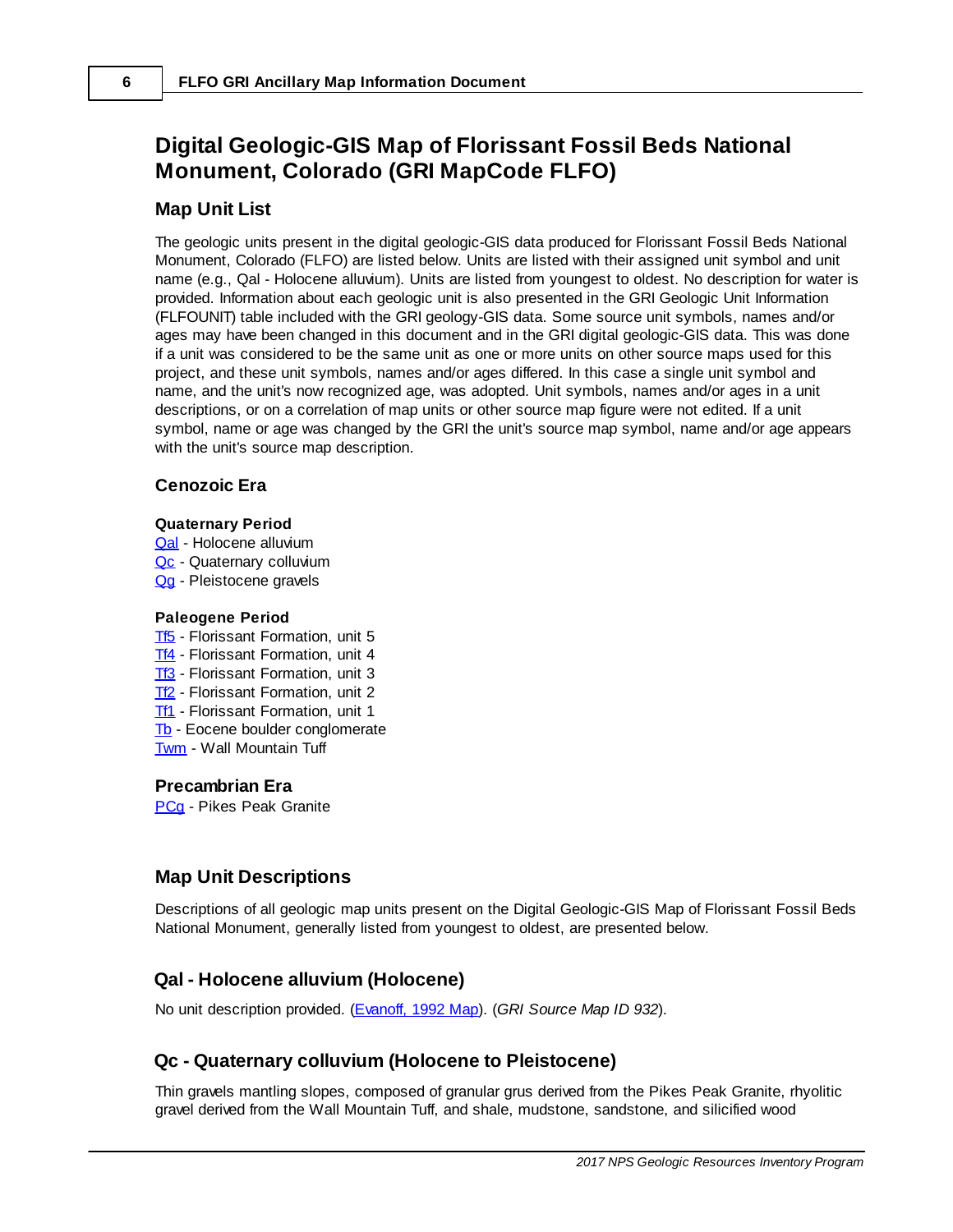fragments derived from the Florissant Formation. Unconformity at the unit's base. (Evanoff, 1992 Map). *GRI Source Map ID 932*).

### <span id="page-8-0"></span>**Qg - Pleistocene gravels (Pleistocene)**

Thick gravels mainly composed of granular grus derived from the Pikes Peak Granite. Also includes scattered fragments of Wall Mountain Tuff and silicified wood. Vertebrate fossils rare, including a mammoth from the SW  $\frac{1}{4}$ , sec. 12, T. 13 S., R 71 W. [\(Cockerell,](#page-13-1) 1907). Unconformity at the unit's base. (Evanoff, 1992 Map). (*GRI Source Map ID 932*).

### <span id="page-8-1"></span>**Tf5 - Florissant Formation, unit 5 (Eocene)**

Pumice-rich white sandstones and conglomerates, structureless to locally trough crossbedded. Numerous pink pumice clasts near top. Near south entrance includes poorly sorted brown pumiceous sandstones interbedded with scattered lenticular mudstones and shales. Contains locally abundant fingernail clams, rare plant and lymnaeid snail fossils. Maximum measured thickness 22.8 m. Lacustrine at base, fluvial at top. (Evanoff, 1992 Map). (*GRI Source Map ID 932*).

### **Tf4 - Florissant Formation, unit 4 (Eocene)**

Gray to greenish brown paper shales and blocky mudstones; interbedded with planar, thin yellow to white pumiceous sandstone beds. Near the south entrance this unit is represented by fossiliferous gray to yellowish brown sandstones interbedded with cherty stromatolites. Fossils include leaves, insects, ostracodes, fish scales, and fingernail clams. Maximum measured thickness 5.6 m in the northwest corner of the monument; unit thins to the south. Lacustrine. (Evanoff, 1992 Map). (*GRI Source Map ID 932*).

## **Tf3 - Florissant Formation, unit 3 (Eocene)**

Yellowish-gray conglomerate with subangular to rounded clasts of tuff, quartz, and andesite. Locally contains blocks of andesite, pumiceous sandstones and blocky mudstone. Unit typically graded, otherwise structureless to crudely horizontally bedded. Fossils include scattered fingernail clams near top. Maximum thickness 7.9 m measured near Lodge stump (E of Scudder pit). Unit thins to the north and is not present in the northwest corner of the monument. Represents a volcanigenic debris-flow deposit. (Evanoff, 1992 Map). (*GRI Source Map ID 932*).

## <span id="page-8-2"></span>**Tf2 - Florissant Formation, unit 2 (Eocene)**

Interbedded brown paper shales, grayish brown blocky mudstones, thin yellowish pumiceous sandstones, and thin granular pumice conglomerates. Contains abundant plant fossils with less abundant insects and planorbid snails. Most of the fossil quarries in the monument occur in the this unit. Maximum thickness 9 m. Lacustrine. (Evanoff, 1992 Map). (*GRI Source Map ID 932*).

## <span id="page-8-3"></span>**Tf1 - Florissant Formation, unit 1 (Eocene)**

Tan to gray blocky tuffaceous mudstones interbedded with yellowish gray pumiceous sandstones and rare arkosic sandstone ribbons. The arkosic sandstones typically have abundant trough crossbedding. Fossil include stumps and logs of gymnosperms and angiosperms, scattered leaves and rare mammal bones. Bottom contact poorly exposed, with a maximum measured thickness of 10.4 m. Fluvial with a volcanigenic mudflow deposit at the top. (Evanoff, 1992 Map). (*GRI Source Map ID 932*).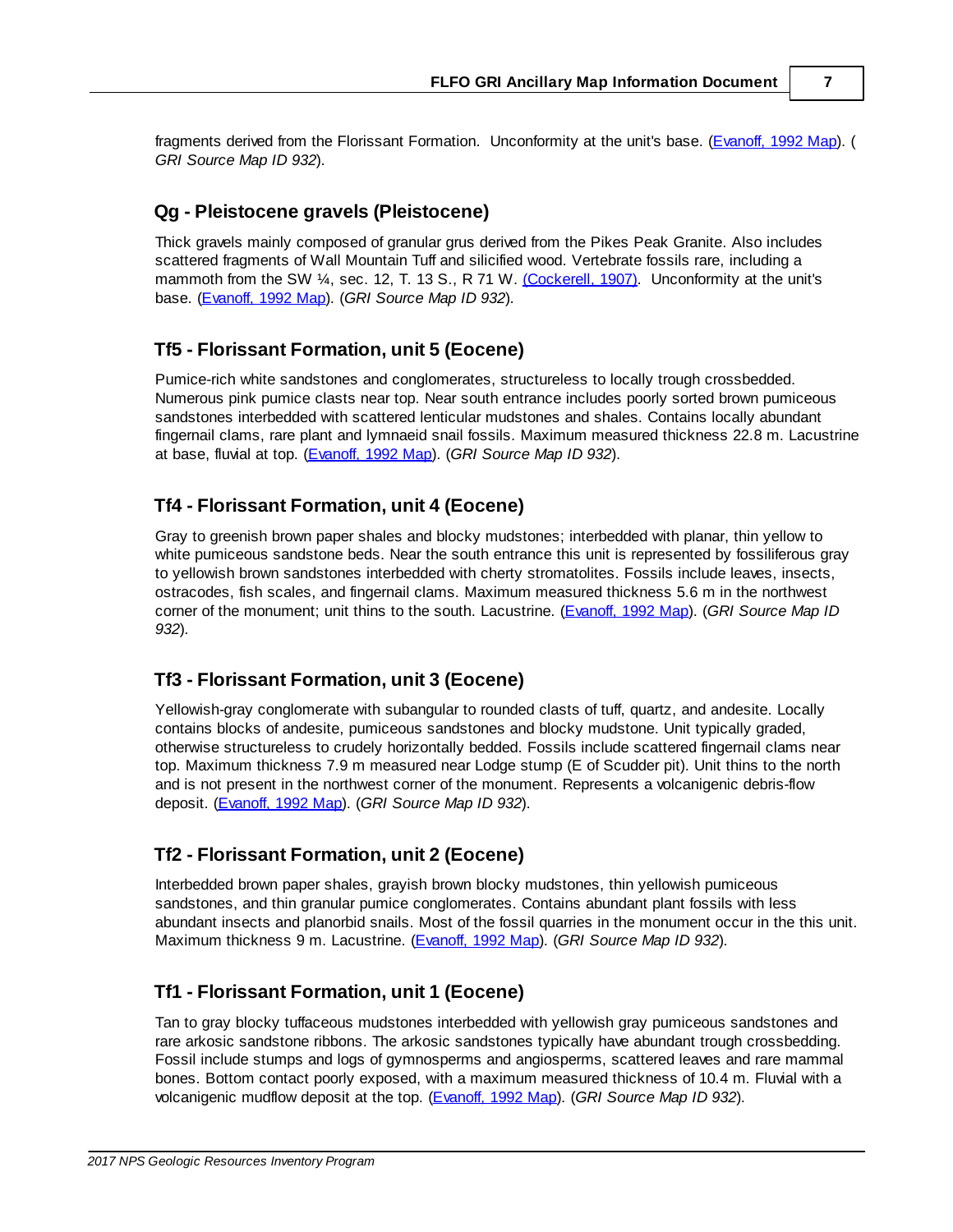### **Tb - Eocene boulder conglomerate (Eocene)**

Lenticular boulder conglomerate composed primarily of large rounded blocks of Pikes Peak Granite, and secondarily of gneiss and rhyolite cobbles and boulders. Rhyolite clasts are rounded to subangular and were derived from the Wall Mountain Tuff. Contains scattered silicified wood fragments. Unit is interbedded with Tf1, and rests on surface cut into the Wall Mountain Tuff and the Pikes Peak Granite. Probable equivalent of the Tallahassee Creek Conglomerate exposed south of Wrights Reservoir (Wobus and Epis, 1978) secondary ref. Maximum thickness about 15 m. Fluvial and debris-flow deposit. ( Evanoff, 1992 Map). (*GRI Source Map ID 932*).

### **Twm - Wall Mountain Tuff (Eocene)**

Rhyolitic welded tuff, brownish gray to dark gray. Contains abundant sanidine and less abundant biotite, argillized plagioclase, and magnetite. Weathers to large angular to subangular blocks. Mantles sides of the Florissant paleovalley, and is as thick as 15 m in lower exposures. Age of this tuff is 36.6 +/- 0.06 Ma based on 40Ar/39Ar dating (McIntosh and others, 1992). (Evanoff, 1992 Map). (*GRI Source Map ID 932*).

### <span id="page-9-0"></span>**PCg - Pikes Peak Granite (Precambrian)**

Medium to coarsely crystalline reddish granite and quartz monzanite. Contains abundant perthitic microcline, quartz, and biotite. Weathers into rounded tors and boulders, and into granular grus. Age is 1041 +/- 13 Ma based on Rb/Sr isochron (Hedge, 1970). (Evanoff, 1992 Map). (*GRI Source Map ID 932*).

#### **Evanoff, 1992 (Surficial Geologic Map) Source Information**

Evanoff, E., Brill, R., de Toledo, P., Murphy, P., and Cushman, R., 1992, Surficial geologic map of Florissant Fossil Beds National Monument, Colorado: University of Colorado, unpublished, scale 1:10,000. (*GRI Source Map ID 932*).

### **Correlation of Map Units**

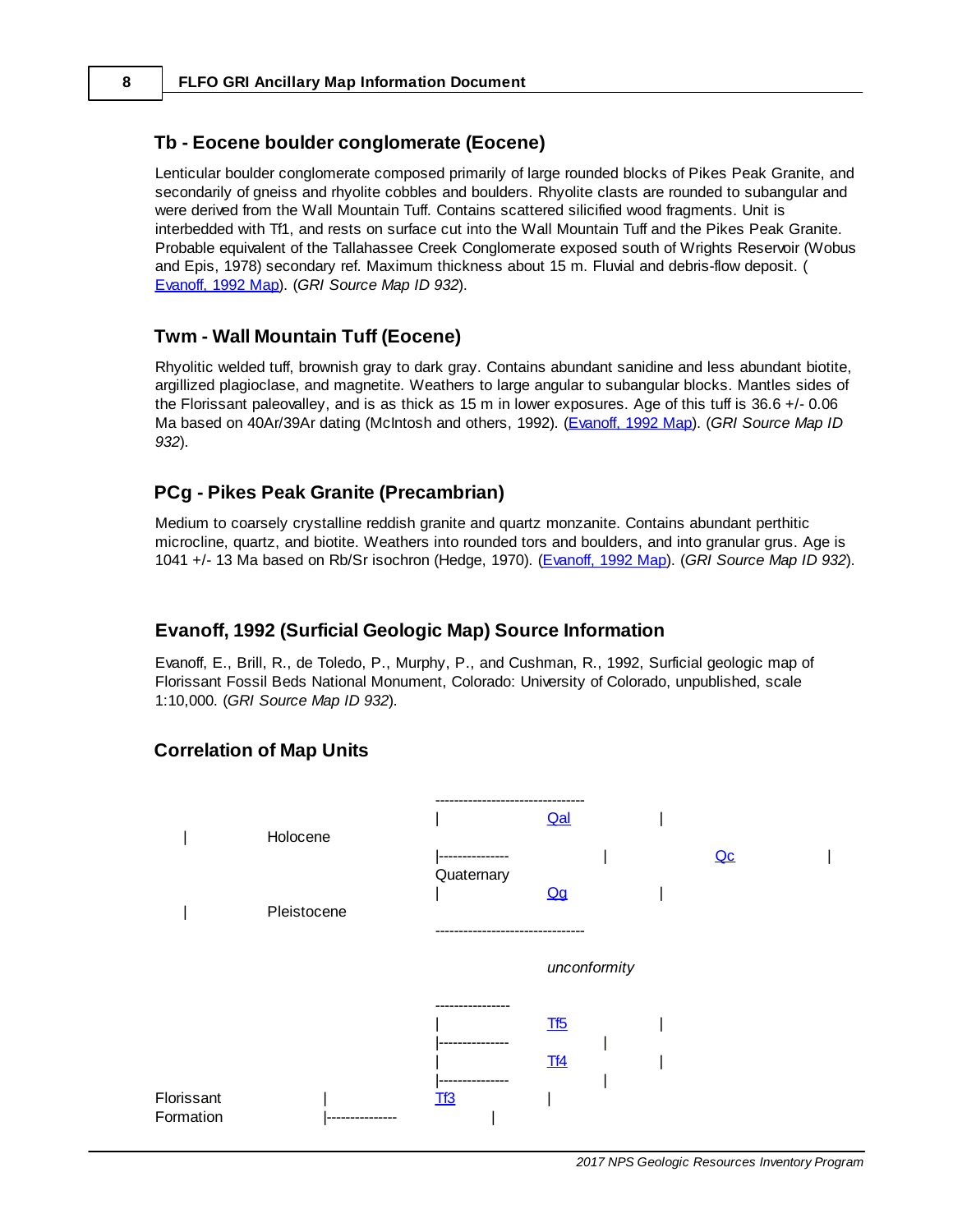

*Extracted from:* (Evanoff, 1992 Map). (*GRI Source Map ID 932*).

## <span id="page-10-0"></span>**Figure 1**



*No figure caption was provided*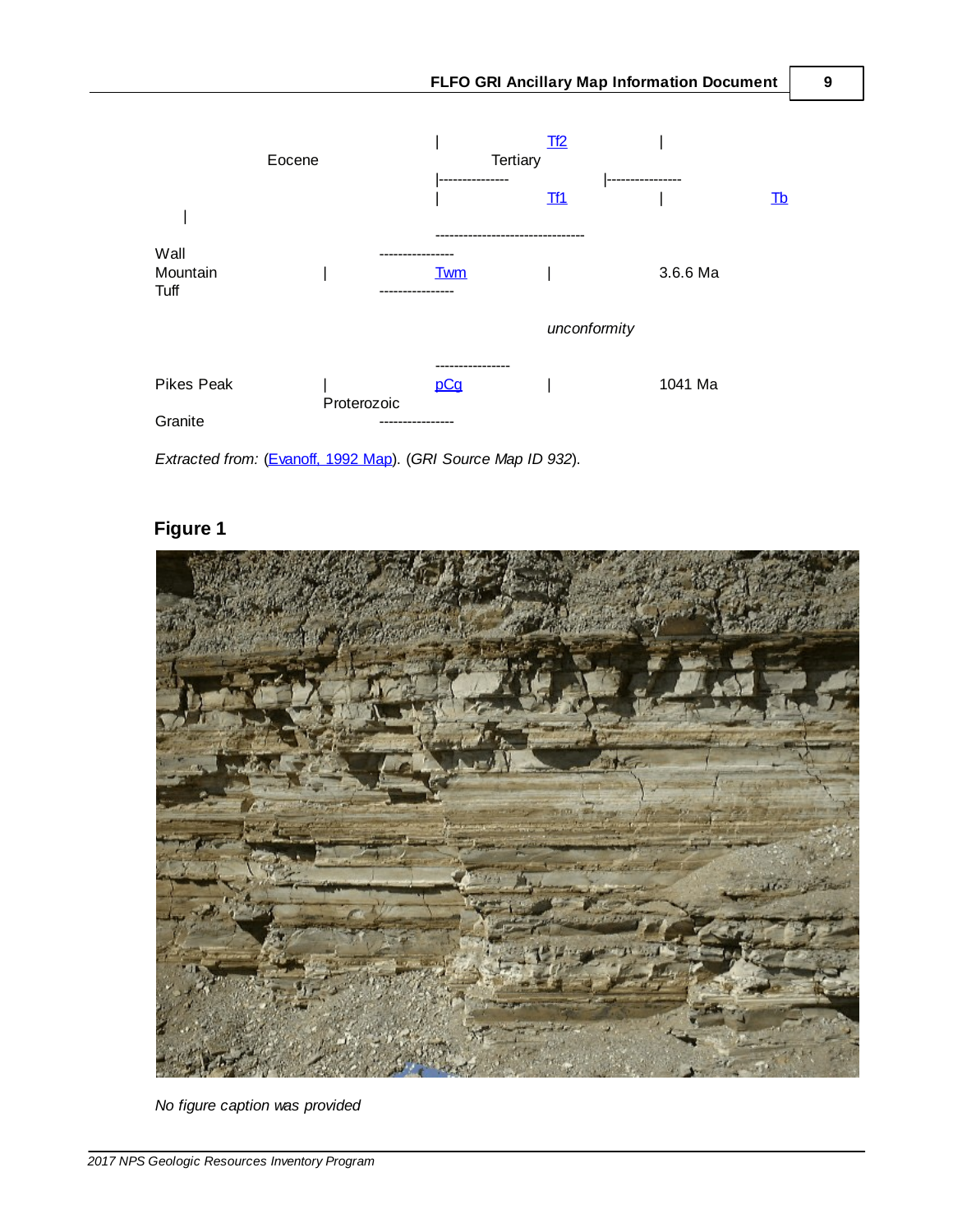*Extracted from:* (Evanoff, 1992 Map). (*GRI Source Map ID 932*).

# **Figure 2**



*No figure caption was provided*

*Extracted from:* (Evanoff, 1992 Map). (*GRI Source Map ID 932*).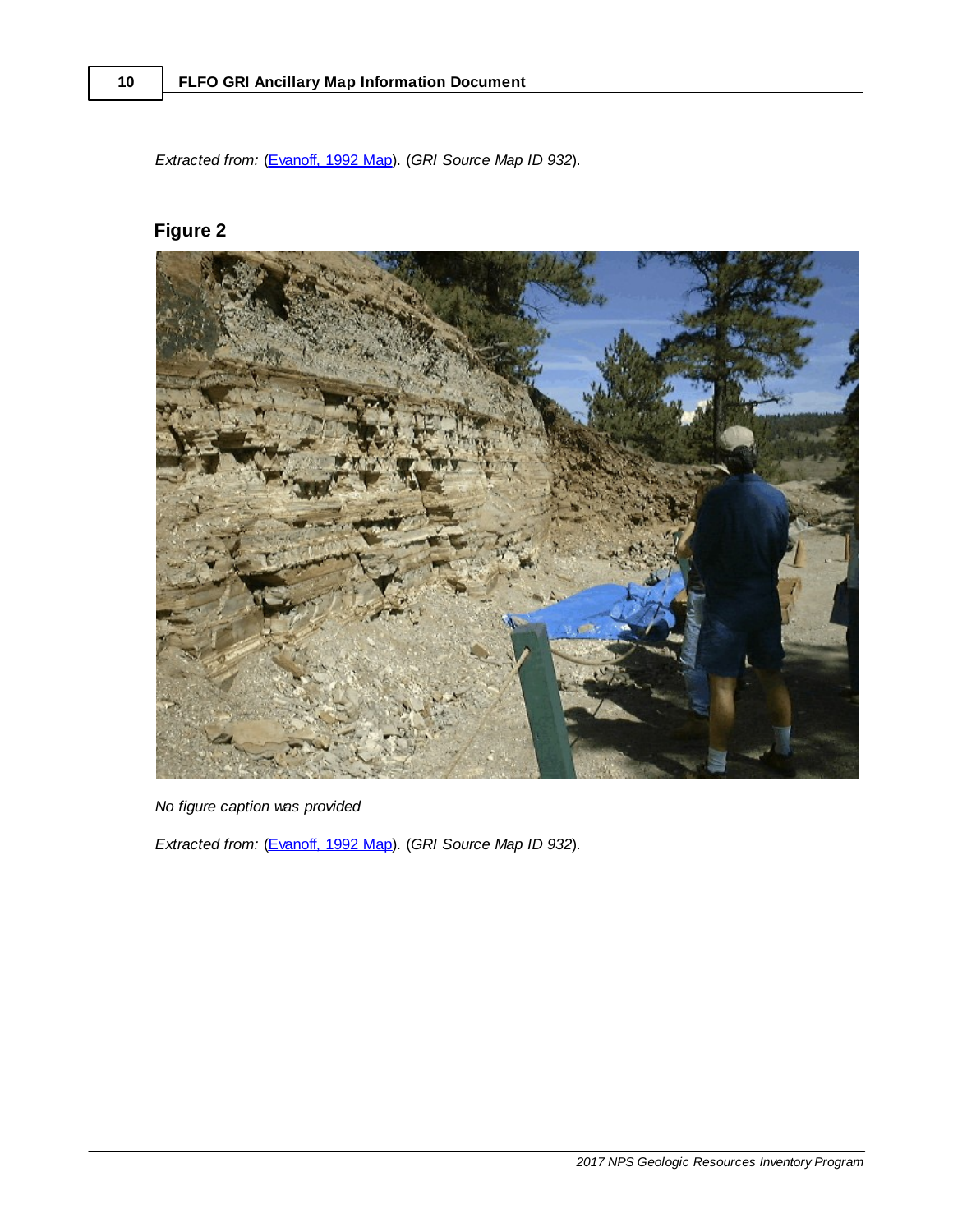# **Figure 3**

<span id="page-12-0"></span>

*No figure caption was provided*

*Extracted from:* (Evanoff, 1992 Map). (*GRI Source Map ID 932*).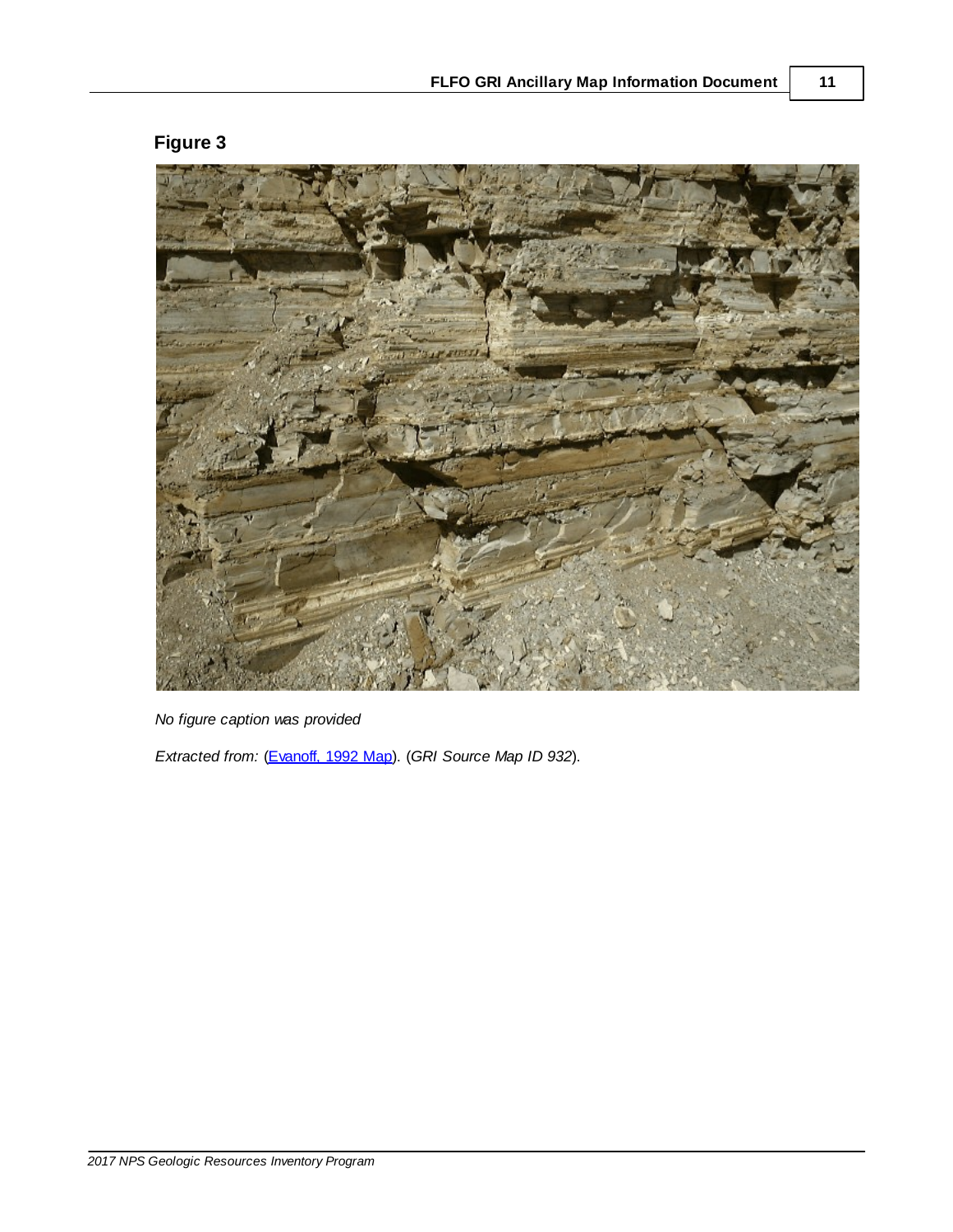<span id="page-13-0"></span>

#### **Figure 4**

*No figure caption was provided*

*Extracted from:* (Evanoff, 1992 Map). (*GRI Source Map ID 932*).

### **References**

Evanoff, E., Brill, R.A., de Toledo, P.M., Murphey, P.C., and Cushman, R.A. Jr., 1992, Surficial geologic map of Florissant Fossil Beds National Monument, Colorado, scale 1:10000. In Doi, K., and Evanoff, E., eds., 1992, The stratigraphy and paleontology of Florissant Fossil Beds National Monument: a progress report: University of Colorado Museum, 169p.

*Extracted from:* (Evanoff, 1992 Map). (*GRI Source Map ID 932*).

## <span id="page-13-1"></span>**Secondary References**

Cockerell, T.D.A., 1907, An enumeration of the localities in the Florissant basin from which fossils were obtained in 1906*.* Bulletin of the American Museum of Natural History, v. 23, p. 127-132.

Hedge, C.E., 1970, Age of the Pikes Peak batholith, Colorado: U.S. Geological Survey Professional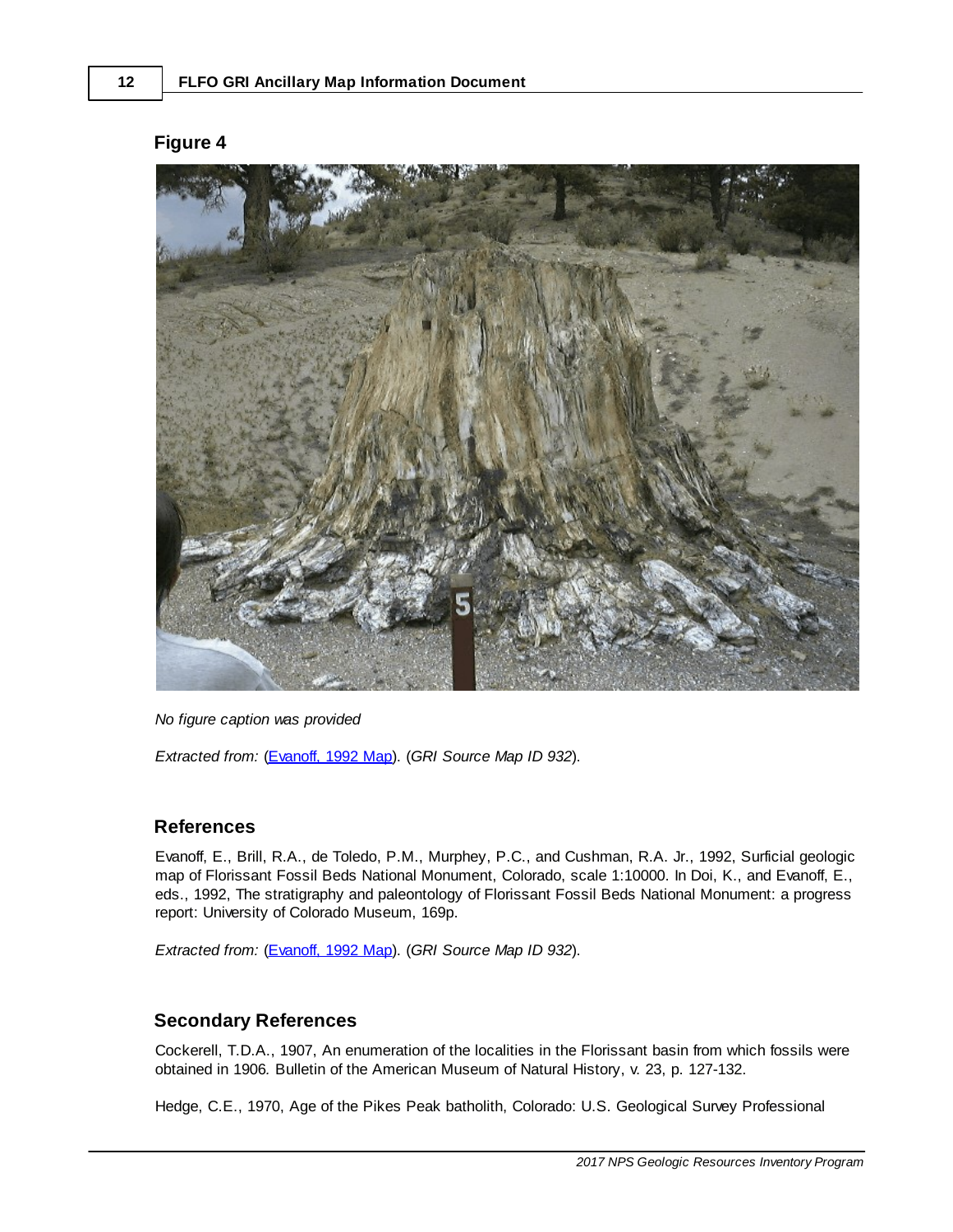Paper 700B, p. B86-B89.

McIntosh, W.C., Geissman, J.W., Chapin, C.E., Kunk, M.J., and Henry, C.D., 1992, Calibration of the latest Eocene-Oligocene geomagnetic polarity time scale using 40Ar/39Ar dated ignimbrites: Geology, v. 20, p. 459-463.

Wobus, R.A., and Epis, R.C., 1978, Geologic map of the Florissant 15-minute quadrangle, Park and Teller counties, Colorado: U.S. Geological Survey Miscellaneous Investigations Series map I-1044, 1 sheet, scale 62,500.

Base Maps from U.S. Geological Survey 7 ½ minute quadrangle maps for Divide (1954, photo-revised 1985) and Lake George (1956, photo-revised 1984), Colorado.

*Extracted from:* (Evanoff, 1992 Map). (*GRI Source Map ID 932*).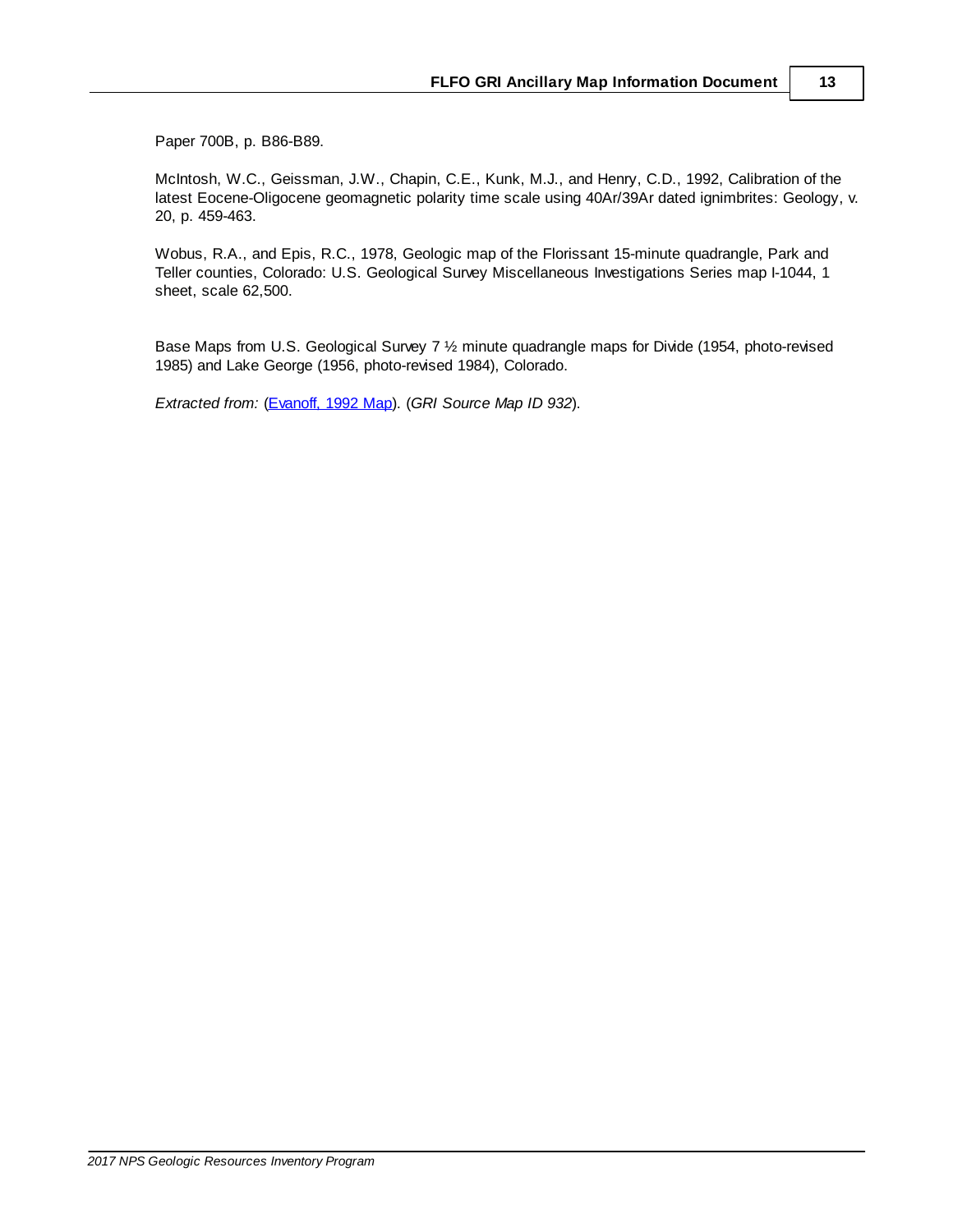# <span id="page-15-0"></span>**Digital Geologic-GIS Map of Florissant Fossil Beds National Monument, Colorado, (Root, 1981) (GRI MapCode ROOT)**

#### **Map Unit List**

The geologic units present in the digital geologic-GIS data produced for the Digital Geologic-GIS Map of Florissant Fossil Beds National Monument, Colorado, (Root, 1981) are listed below. Units are listed with their assigned unit symbol and unit name (e.g., Qac - Quaternary alluvium and colluvium). Units are listed from youngest to oldest. No unit descriptions or additional information was provided with the source map.

#### **Cenozoic Era**

#### **Quaternary Period and Recent Epoch**

Qac - Quaternary alluvium and colluvium

#### **Quaternary Period**

Qal - Holocene alluvium

#### **Paleogene Period, Eocene Epoch**

Tfut - Florrisant Formation, upper tuff Tfuts - Florissant Formation, upper tuff and lake shales, undifferentiated Tfsh - Florissant Formation, lake shales Tflts - Florissant Formation, lower tuff and lake shales, undifferentiated Tflt - Florissant Formation, lower tuff Tfb - Florissant Formation, basal arkosic breccia Twm - Wall Mountain Tuff Tep - Echo Park Alluvium

#### **Precambrian Era**

PCg - Pikes Peak Granite